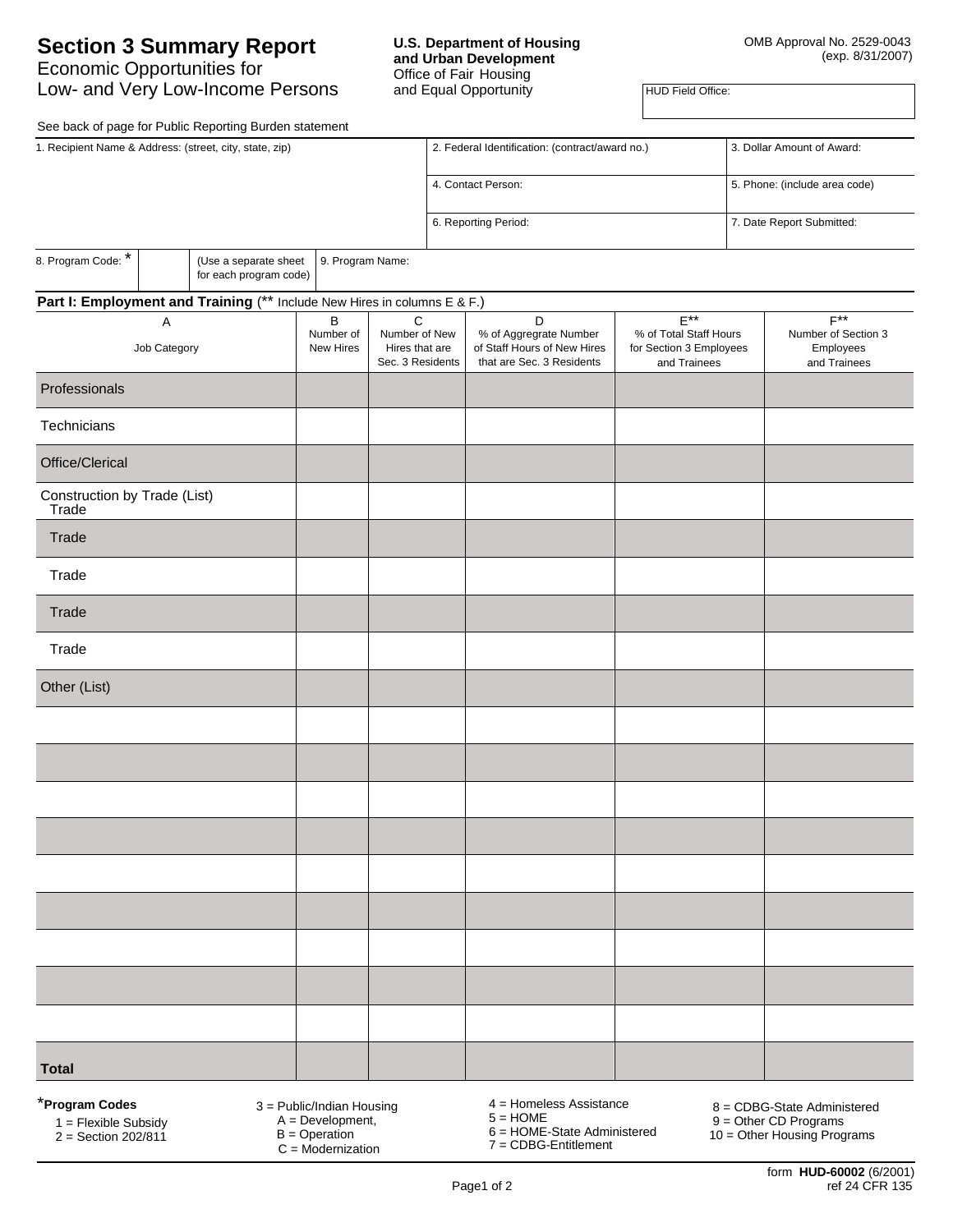## **Part II: Contracts Awarded**

1. Construction Contracts:

| A. Total dollar amount of all contracts awarded on the project                    | \$   |
|-----------------------------------------------------------------------------------|------|
| B. Total dollar amount of contracts awarded to Section 3 businesses               | \$   |
| C. Percentage of the total dollar amount that was awarded to Section 3 businesses | $\%$ |
| D. Total number of Section 3 businesses receiving contracts                       |      |

# 2. Non-Construction Contracts:

| A. Total dollar amount of all non-construction contracts awarded on the project/activity | \$   |
|------------------------------------------------------------------------------------------|------|
| B. Total dollar amount of non-construction contracts awarded to Section 3 businesses     | \$   |
| C. Percentage of the total dollar amount that was awarded to Section 3 businesses        | $\%$ |
| D. Total number of Section 3 businesses receiving non-construction contracts             |      |

## **Part III: Summary**

Indicate the efforts made to direct the employment and other economic opportunities generated by HUD financial assistance for housing and community development programs, to the greatest extent feasible, toward low- and very low-income persons, particularly those who are recipients of government assistance for housing. (Check all that apply.)

- Attempted to recruit low-income residents through: local advertising media, signs prominently displayed at the project site, contacts with community organizations and public or private agencies operating within the metropolitan area (or nonmetropolitan county) in which the Section 3 covered program or project is located, or similar methods.
- Participated in a HUD program or other program which promotes the training or employment of Section 3 residents.
- Participated in a HUD program or other program which promotes the award of contracts to business concerns which meet the definition of Section 3 business concerns.
	- Coordinated with Youthbuild Programs administered in the metropolitan area in which the Section 3 covered project is located.
- Other; describe below.

Public reporting burden for this collection of information is estimated to average 2 hours per response, including the time for reviewing instructions, searching existing data sources, gathering and maintaining the data needed, and completing and reviewing the collection of information. This agency may not collect this information, and you are not required to complete this form, unless it displays a currently valid OMB control number.

Section 3 of the Housing and Urban Development Act of 1968, as amended, 12 U.S.C. 1701u., mandates that the Department ensure that employment and other economic opportunities generated by its housing and community development assistance programs are directed toward low- and very low- income persons, particularly those who are recipients of government assistance for housing. The regulations are found at 24 CFR Part 135. The information will be used by the Department to monitor program recipients' compliance with Section 3, to assess the results of the Department's efforts to meet the statutory objectives of Section 3, to prepare reports to Congress, and by recipients as a self-monitoring tool. The data is entered into a data base and will be analyzed and distributed. The collection of information involves recipients receiving Federal financial assistance for housing and community development programs covered by Section 3. The information will be collected annually to assist HUD in meeting its reporting requirements under Section 808(e)(6) of the Fair Housing Act and Section 916 of the HCDA of 1992. An assurance of confidentiality is not applicable to this form. The Privacy Act of 1974 and OMB Circular A-108 are not applicable. The reporting requirements do not contain sensitive questions. Data is cumulative; personal identifying information is not included.